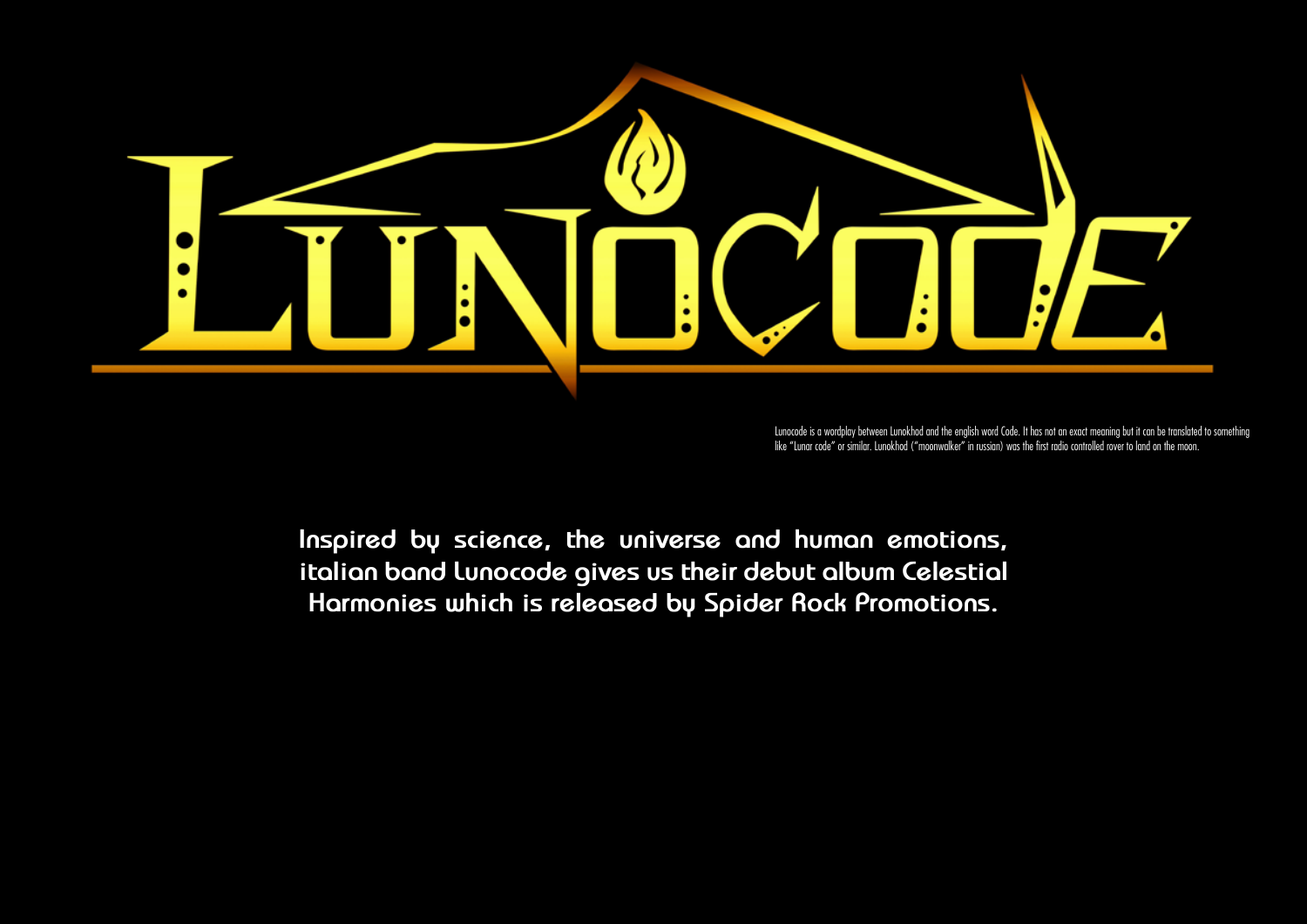

written by daniel källmalm photos: lunocode press photos published on 5/2-2012

- Lunocode is a band from Italy that tries to write some original and fresh music. We don't like labels so please listen to our music and then label us with anything you want, it doesn't matter to us.

That is how Perseo Mazzoni, the drummer, concept writer and producer of the band presents Lunocode and points out that for them the music is what is important and the rest is only words.

Inspirations for their music are many things that interest myself, science and the universe are interests I share with the band, their inspirations also entail human emotions which leads to a progressive kind of music which Perseo admits a little reluctantly as he does not really want to put any label on their music. Progres-

sive rock/metal with elegant arrangements and spiritual as well as philosophical lyrics.

- I think the album is elegant: this is everything I can say and this was our unique goal in producing the album, is what Perseo replies when asked to describe the album.

Perseo is extremely happy with the album and explains that nothing was hard in creating the album, the great cooperation between the members of the band is they key for this.

When asked about a favourite song he explains that it changes all the time but at the moment his favourites are *Crossing the Line*, *The Cosmic Architect* and *Albert II* which all are parts of the ending epic *The Origin of Matter and Mind*.

Our response for Celestial Harmonies was positive but maybe not overly enthusiastic and overall Perseo explains that the

reception has been mixed, some reviewers have been very enthusiastic while other haven't really liked the album at all. This is something that Perseo view as positive.

- I think this is positive because this great disagreement makes me feel that we have produced something that really has a value in itself and that requires a certain mood (that not everybody has) to be fully understood, like every piece of real art that has a strong personality.

Just thinking for myself, a neutral reception would be rather worse than a mixed response. Perseo explains that reviews can be very interesting to read and some other reviews can be exciting.

- Some reviews, Like your review can be very exciting too, because they are better than a Woody Allen's film. I think I will never forget the "lake of vomit".

Very funny! This has made me laugh really hard.

With mixed reactions from the media one might wonder what the fans think, fans are often more impulsive in their responses and not as weighted and analysing as the media can be and according to Perseo the response from the fans has been very positive. They are selling lots of CDs in many countries all over the world.

- This is really great and exciting for us and it's one of the things that matters: being appreciated by listeners.

About that I think no one can disagree, in the end it is the fans who matter the most second only to the artists' own satisfaction.

# **Concept**

The "Celestial Harmonies" ends in a 30 minute epic story, a part our review was complaining about with this album was this ending story being in one track

on the review copy and only one name in the track list. Perseo explains to me that the review is a bit wrong in criticising this as it deduced that some parts were good but you would need a program to split this track into the six parts it is constructed from to be able to listen to and skip the parts not as fun. On the CD the story is split in six tracks and it is the same on iTunes so if you buy it you will be able to select the good parts and not being as it was for our reviewer being forced to listen to all of it or skipping it altogether.

- We put the suite in a single mp3 to make clear to the reviewer that there is a strong link between the songs (the story behind them) and we explained the concept also in the booklet: we decided to do this because also "Last Day of the Earth" had a conceptual nature but reviewers often didn't understand it. Now

we understood that there is always something one doesn't understand.

Speaking for one reviewer, we who write for the Hallowed often find it enough if there is a press information explaining concepts and giving as much info as possible about who has been involved in the creative process then it is always easy to understand as we base most of our reviews on these press information texts and what we hear on the albums. This fact might have effected the rating for this album that our review gave but there is really no way to be sure as it was as it is and the press information did not reveal that it was split in six tracks.

Our reviewer was also a bit mean to the final part called Albert II which is a spoken word part which did not fall into appreciation for our reviewer, one thing that wasn't liked was the